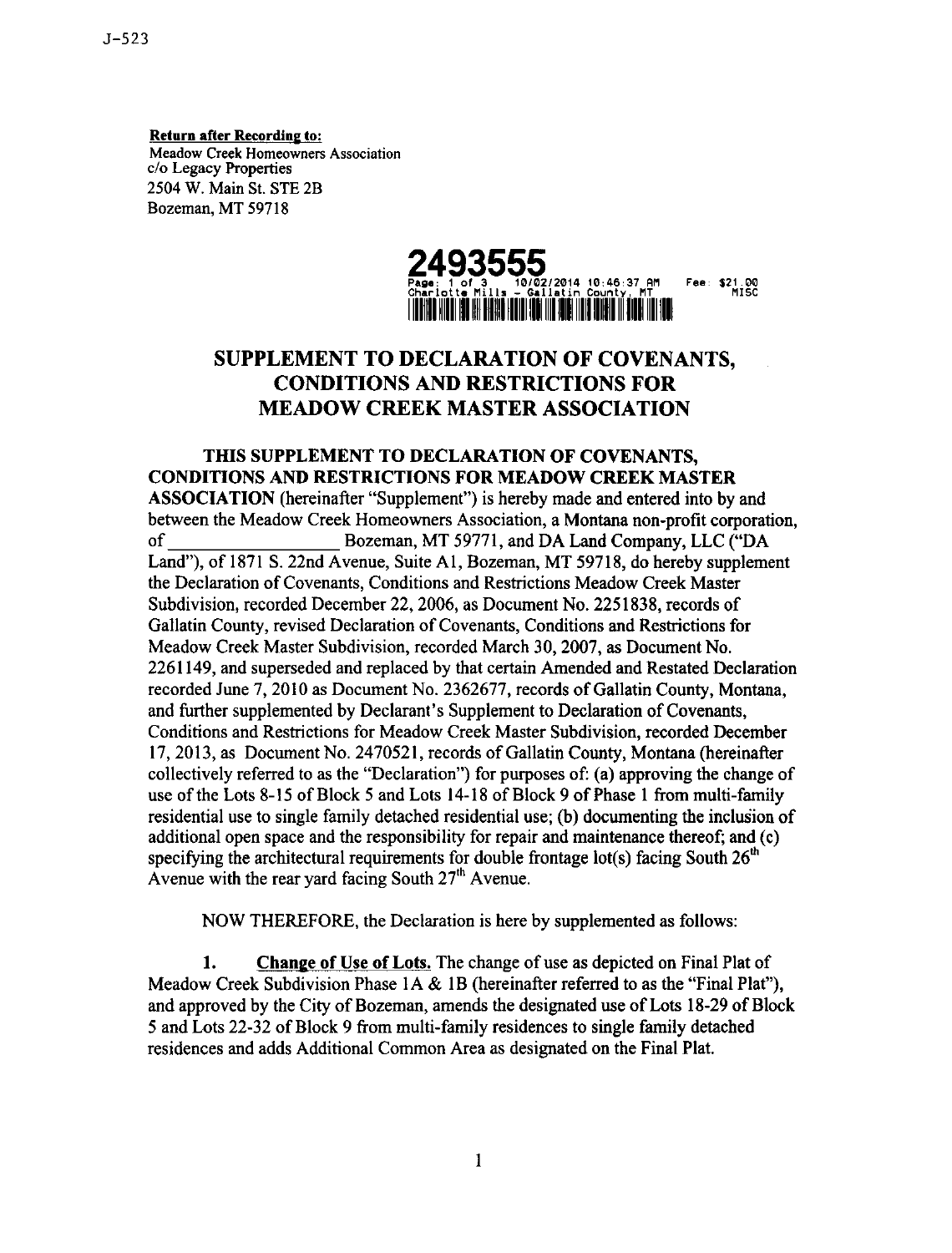**Additional Common Area.** Meadow Creek Homeowners Association 2. (hereinafter referred to as the "HOA") shall own and be responsible for the maintenance and repair of the Additional Common Areas as depicted on the Final Plat.

 $\mathbf{3}$ The Lots Created by the Final Plat. The lots created by the Final Plat will remain subject to the Declaration and added to the definition of Lot as set forth therein.

**Double Frontage.** The New Lots facing South 26<sup>th</sup> Avenue with the rear  $\overline{\mathbf{4}}$ yard facing South  $27<sup>th</sup>$  Avenue shall have "double frontage" architectural design features for dwellings facing onto the minor arterials similar to that found with the building orientation onto the local street frontages, including, but not limited to, covered porches, varied roof lines, multiple facade materials, varied facade plane, articulation and variation of materials. Furthermore, fences constructed along South 27<sup>th</sup> Avenue shall not exceed four (4) feet in height and shall have one gate on South  $27<sup>th</sup>$  Avenue for access. For illustrative purposes only, please see attached Exhibit "A". The provisions in this document fulfilling the condition of architectural requirements and guidelines shall be considered required by the Bozeman City Commission pursuant to the Bozeman Municipal Code 38.38.030.A.5.

Except as expressly set forth in this Supplement, all terms and conditions of the Declaration as revised and subsequently amended and restated, shall remain in full force and effect.

IN WITNESS WHEREOF, this Supplement to Declaration of Covenants, Conditions and Restrictions for Meadow Creek Master Subdivision is made and executed on the  $\sqrt{9}$  day of September, 2014.

## **MEADOW CREEK HOMEOWNERS ASSOCIATION**

 $By:$ Thane, Chairperson of the Board of Directors<br>  $Pres_{1}d\circ \cdots \leftarrow 1$ Kevin STATE OF MONTANA  $:$  SS **County of Gallatin**  $\lambda$ 

On this  $\vert \varphi \vert$  day of September, 2014, before me, a Notary Public for the State of Montana, personally appeared Kevin Thane, known to me to be the person whose name is subscribed to the above instrument and acknowledged to me that he is the Chairperson. President for Board of Directors for the Meadow Creek Homeowners Association and executed the same.

Cettie Attisale

**SEAL**